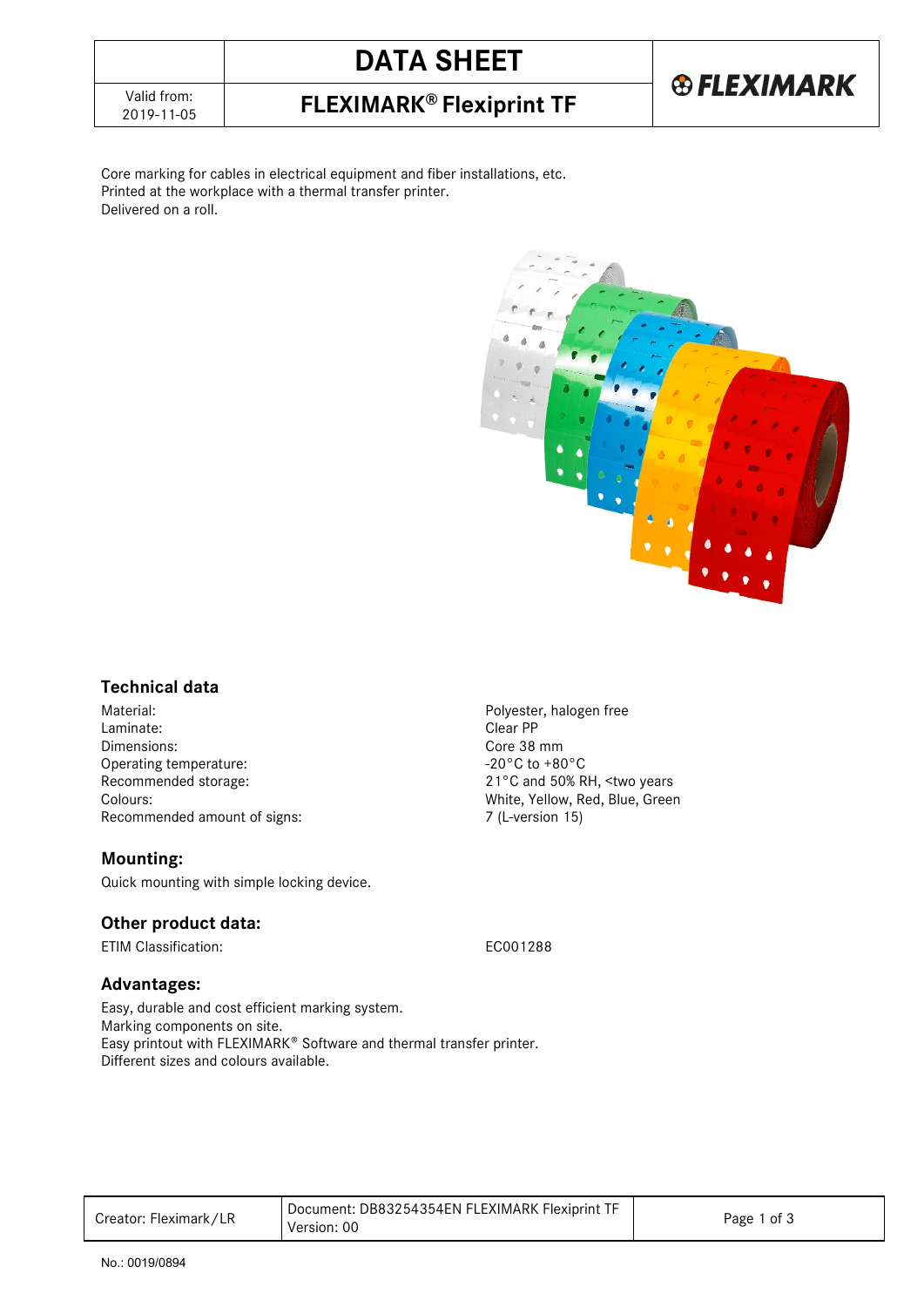# **DATA SHEET**

# 2019-11-05 **FLEXIMARK® Flexiprint TF**

# **® FLEXIMARK**

## **Product data:**

| E-nummer | Lapp        | <b>Article designation</b> | Cable              | Colour | <b>Recommended ribbons</b> | Marks/ |  |
|----------|-------------|----------------------------|--------------------|--------|----------------------------|--------|--|
|          | article no. |                            | area               |        |                            | PU     |  |
|          |             |                            | (mm <sup>2</sup> ) |        |                            |        |  |
| 2973086  | 83254372    | TF0 YE fl-print 0.25-0.75  | $0,25-0,75$        | Yellow | 83259604 / 83260201        | 2000   |  |
| 2973087  | 83254378    | TF1 YE fl-print 0.75-1.5   | $0,75-1,5$         | Yellow | 83259604 / 83260201        | 2000   |  |
| 2940347  | 83254354    | TF1L YE fl-print 0.75-1.5  | $0,75-1,5$         | Yellow | 83259604 / 83260201        | 2000   |  |
| 2973088  | 83254374    | TF1B YE fl-print 1.5-2.5   | $1,5-2,5$          | Yellow | 83259604 / 83260201        | 2000   |  |
| 2940393  | 83254359    | TF1BL YE fl-print 1.5-2.5  | $1,5-2,5$          | Yellow | 83259604 / 83260201        | 2000   |  |
| 2973089  | 83254375    | TF2 YE fl-print 2.5-6.0    | $2,5-6,0$          | Yellow | 83259604 / 83260201        | 2000   |  |
| 2973090  | 83254376    | TF3 YE fl-print 6.0-16.0   | $6,0-16,0$         | Yellow | 83259604 / 83260201        | 1000   |  |
| 2973081  | 83254365    | TF0 WH fl-print 0.25-0.75  | $0,25-0,75$        | White  | 83259604 / 83260201        | 2000   |  |
| 2973082  | 83254366    | TF1 WH fl-print 0.75-1.5   | $0,75-1,5$         | White  | 83259604 / 83260201        | 2000   |  |
| 2940348  | 83254355    | TF1L WH fl-print 0.75-1.5  | $0,75-1,5$         | White  | 83259604 / 83260201        | 2000   |  |
| 2973083  | 83254367    | TF1B WH fl-print 1.5-2.5   | $1,5-2,5$          | White  | 83259604 / 83260201        | 2000   |  |
| 2940394  | 83254360    | TF1BL WH fl-print 1.5-2.5  | $1, 5 - 2, 5$      | White  | 83259604 / 83260201        | 2000   |  |
| 2973084  | 83254368    | TF2 WH fl-print 2.5-6.0    | $2,5-6,0$          | White  | 83259604 / 83260201        | 2000   |  |
| 2973085  | 83254369    | TF3 WH fl-print 6.0-16.0   | $6,0-16,0$         | White  | 83259604 / 83260201        | 1000   |  |
| 2973091  | 83254379    | TF0 RD fl-print 0.25-0.75  | 0,25-0,75          | Red    | 83259604 / 83260201        | 2000   |  |
| 2973092  | 83254380    | TF1 RD fl-print 0.75-1.5   | $0,75-1,5$         | Red    | 83259604 / 83260201        | 2000   |  |
| 2940350  | 83254358    | TF1L RD fl-print 0.75-1.5  | $0,75-1,5$         | Red    | 83259604 / 83260201        | 2000   |  |
| 2973093  | 83254381    | TF1B RD fl-print 1.5-2.5   | $1, 5 - 2, 5$      | Red    | 83259604 / 83260201        | 2000   |  |
| 2940420  | 83254363    | TF1BL RD fl-print 1.5-2.5  | $1, 5 - 2, 5$      | Red    | 83259604 / 83260201        | 2000   |  |
| 2973094  | 83254382    | TF2 RD fl-print 2.5-6.0    | $2,5-6,0$          | Red    | 83259604 / 83260201        | 2000   |  |
| 2973095  | 83254383    | TF3 RD fl-print 6.0-16.0   | $6,0-16,0$         | Red    | 83259604 / 83260201        | 1000   |  |
| 2973101  | 83254393    | TF0 GN fl-print 0.25-0.75  | $0,25-0,75$        | Green  | 83259604 / 83260201        | 2000   |  |
| 2973102  | 83254394    | TF1 GN fl-print 0.75-1.5   | $0,75-1,5$         | Green  | 83259604 / 83260201        | 2000   |  |
| 2940349  | 83254356    | TF1L GN fl-print 0.75-1.5  | $0,75-1,5$         | Green  | 83259604 / 83260201        | 2000   |  |
| 2973103  | 83254395    | TF1B GN fl-print 1.5-2.5   | $1, 5 - 2, 5$      | Green  | 83259604 / 83260201        | 2000   |  |
| 2940395  | 83254361    | TF1BL GN fl-print 1.5-2.5  | $1, 5 - 2, 5$      | Green  | 83259604 / 83260201        | 2000   |  |
| 2973104  | 83254396    | TF2 GN fl-print 2.5-6.0    | $2,5-6,0$          | Green  | 83259604 / 83260201        | 2000   |  |
| 2973105  | 83254397    | TF3 GN fl-print 6.0-16.0   | $6,0-16,0$         | Green  | 83259604 / 83260201        | 1000   |  |
| 2973096  | 83254386    | TF0 BU fl-print 0.25-0.75  | $0,25-0,75$        | Blue   | 83259604 / 83260201        | 2000   |  |
| 2973097  | 83254387    | TF1 BU fl-print 0.75-1.5   | $0,75-1,5$         | Blue   | 83259604 / 83260201        | 2000   |  |
| 2940435  | 83254357    | TF1L BU fl-print 0.75-1.5  | $0,75-1,5$         | Blue   | 83259604 / 83260201        | 2000   |  |
| 2973098  | 83254388    | TF1B BU fl-print 1.5-2.5   | $1,5-2,5$          | Blue   | 83259604 / 83260201        | 2000   |  |
| 2940419  | 83254362    | TF1BL BU fl-print 1.5-2.5  | $1, 5 - 2, 5$      | Blue   | 83259604 / 83260201        | 2000   |  |
| 2973099  | 83254389    | TF2 BU fl-print 2.5-6.0    | $2,5-6,0$          | Blue   | 83259604 / 83260201        | 2000   |  |
| 2973100  | 83254390    | TF3 BU fl-print 6.0-16.0   | $6,0-16,0$         | Blue   | 83259604 / 83260201        | 1000   |  |

| Document: DB83254354EN FLEXIMARK Flexiprint TF<br>Creator: Fleximark/LR<br>Page 2 of 3<br>Version: 00 |  |  |
|-------------------------------------------------------------------------------------------------------|--|--|
|-------------------------------------------------------------------------------------------------------|--|--|